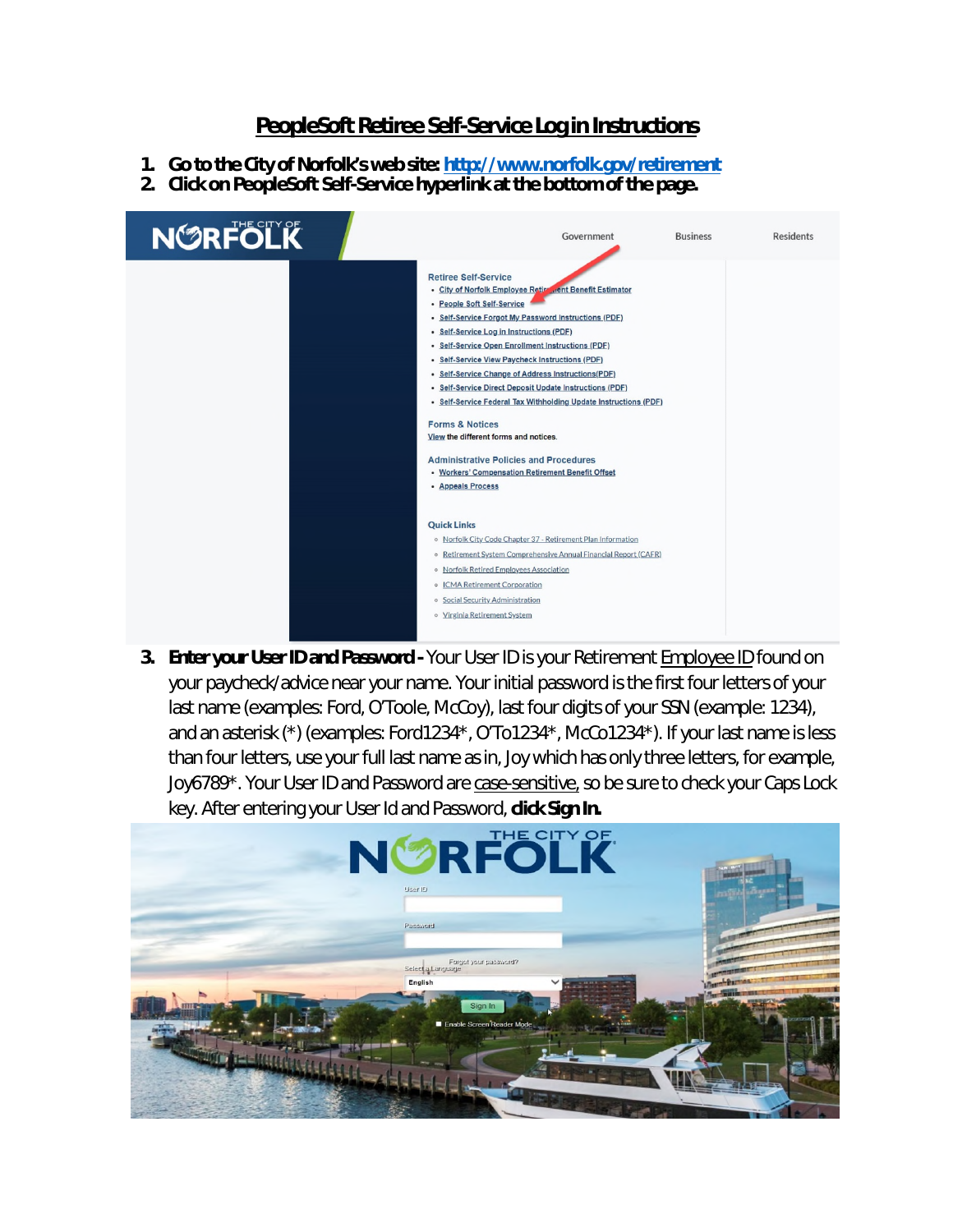**4. Change your password** - The first time you sign on, your initial password is set to expire. Click the link **"Click here to change your password."**  Note: You will be required to change your password every 90 days.

| ORACLE <sup>®</sup><br><b>PEOPLESOFT</b>                          |  |
|-------------------------------------------------------------------|--|
| Your password has expired.<br>Click here to change your password. |  |

- **5. Enter your "Current Password."**
- **6. Enter a "New Password"** Your new password must be at least seven characters with one capital letter, one number, and one special character (i.e.,  $\mathcal{Q}$ ,  $\#$ , %, &). Remember, your password is case-sensitive.
- **7. Re-enter your password in "Confirm Password."**
- **8. Click "Change Password"**

| <b>Change Password</b> |                                                                    |  |
|------------------------|--------------------------------------------------------------------|--|
|                        | <b>User ID 03762R</b>                                              |  |
|                        | Description Sumrell, Darnell C                                     |  |
| *Current Password      |                                                                    |  |
| *New Password          |                                                                    |  |
| *Confirm Password      |                                                                    |  |
|                        | <b>Change Password</b>                                             |  |
|                        |                                                                    |  |
|                        |                                                                    |  |
|                        |                                                                    |  |
|                        | Your password has successfully been changed, Continue to Homepage? |  |
|                        |                                                                    |  |
|                        | <b>Yes</b><br><b>No</b>                                            |  |

## **9. Click "Yes."**

*You must enter a valid email address to utilize the Forgotten Password feature after the initial sign-in. If you already have a primary email account set up (as shown in the illustration in step 14), you can skip steps 12-15.*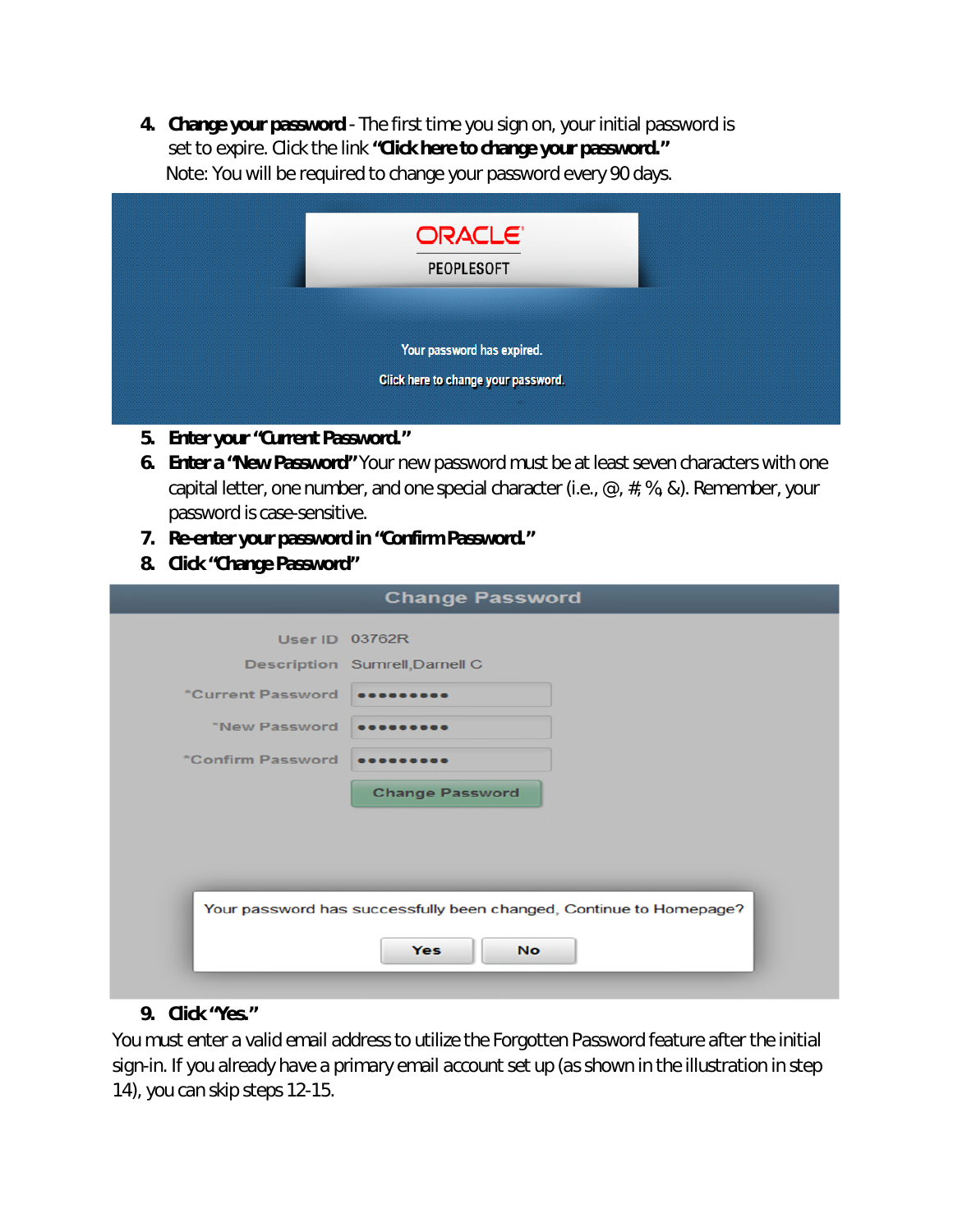**10. Click the "Navbar" at the top of the right page, then click "Navigator" and then click "My System Profile."**

|                         | ▼ Employee Self Service              |                          |                      |                            |                              | 徻 | ÿ                            | $^{\circledR}$               |
|-------------------------|--------------------------------------|--------------------------|----------------------|----------------------------|------------------------------|---|------------------------------|------------------------------|
| Open Enrollment         |                                      | Payroll                  |                      | NavBar: Navigator          |                              |   |                              |                              |
|                         | No Enrollment Available At This Time | $\bullet$<br>$\bullet$   |                      | ولعلع<br>$\overline{10}$   | <b>Self Service</b>          |   |                              | $\left\langle \right\rangle$ |
|                         |                                      |                          | <b>Recent Places</b> | Set Up HCM                 |                              |   | $\left\langle \right\rangle$ |                              |
|                         | $\gamma$                             | Last Pay Date 02/26/2021 |                      |                            | <b>Enterprise Components</b> |   |                              | $\rangle$                    |
| <b>Personal Details</b> | <b>Benefit Details</b>               |                          |                      | My Favorites               | <b>Change My Password</b>    |   |                              |                              |
|                         | 시리<br>+4                             |                          |                      | Ë<br>Navigator             | <b>My System Profile</b>     |   |                              |                              |
|                         |                                      |                          |                      | $\cdot \circ \cdot$<br>Pay |                              |   |                              |                              |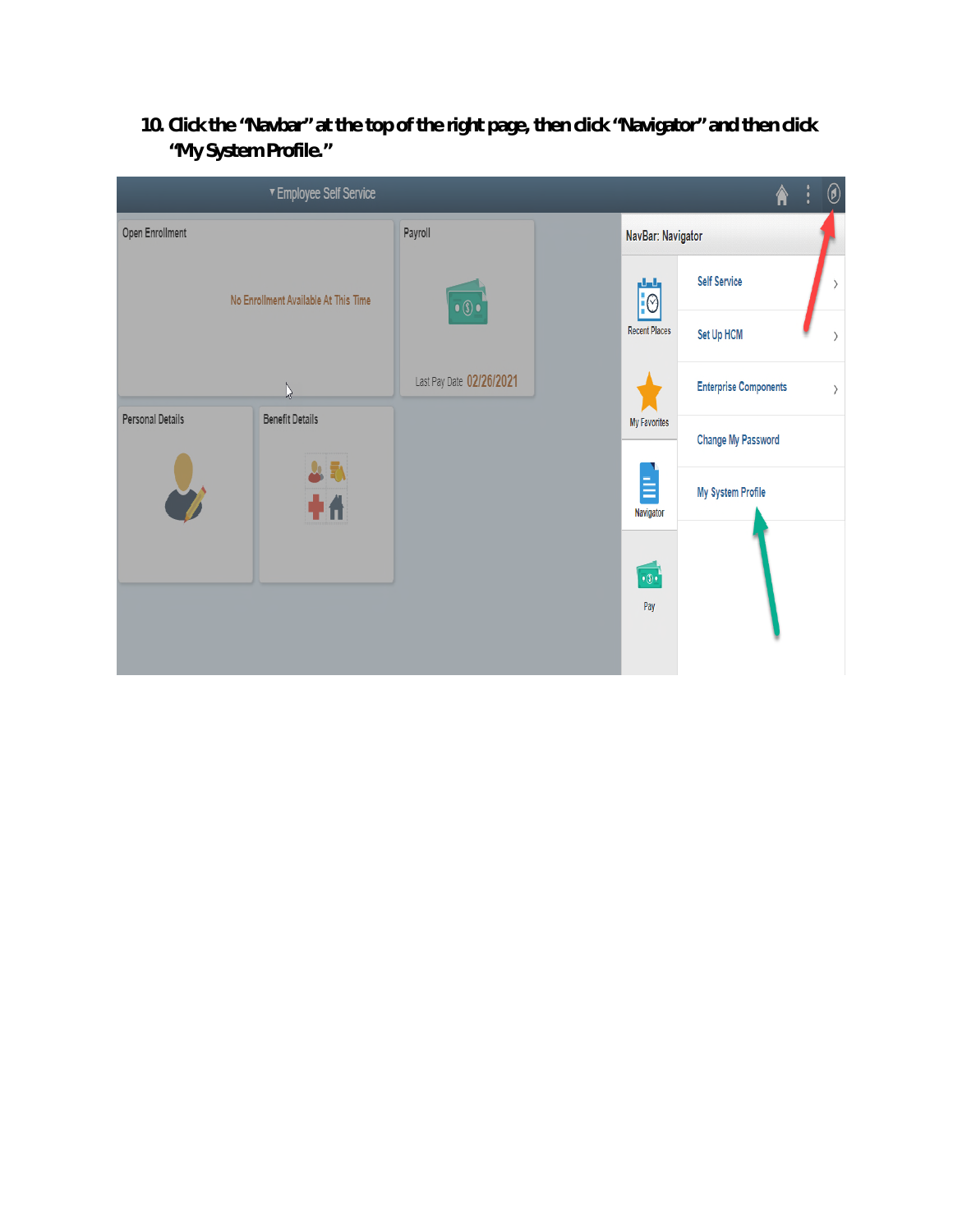- **11. Click the "Primary Email Account" check box from Email Type "Other" to remove it as your Primary Email Address.**
- **12. Click on the plus (+) at the right of the page** to add a new row.
- **13. Add an Email address** Check the "Primary Email Account" box. Select the Email Type by clicking the down arrow. Enter your email address.
- **14. Click "Save" at the bottom of the page.**

| < Addresses                                        |                                             |                            |                                                                                                    |              |                 |                 |                   | <b>General Prof</b> |
|----------------------------------------------------|---------------------------------------------|----------------------------|----------------------------------------------------------------------------------------------------|--------------|-----------------|-----------------|-------------------|---------------------|
|                                                    | My preferred language for PIA web pages is: |                            | English                                                                                            |              |                 |                 |                   |                     |
| My preferred language for reports and email is     |                                             |                            | English                                                                                            | v            |                 |                 |                   |                     |
|                                                    |                                             | <b>Currency Code</b>       | $\alpha$<br><b>USD</b>                                                                             |              |                 |                 |                   |                     |
|                                                    |                                             | <b>Default Mobile Page</b> |                                                                                                    |              | Q               |                 |                   |                     |
| <b>Alternate User</b>                              |                                             |                            |                                                                                                    |              |                 |                 |                   |                     |
|                                                    |                                             |                            | If you will be temporarily unavailable, you can select an alternate user to receive your routings. |              |                 |                 |                   |                     |
|                                                    | <b>Alternate User ID</b>                    |                            |                                                                                                    | Q            |                 |                 |                   |                     |
|                                                    | <b>From Date</b>                            |                            | 雷<br>(example: 12/31/2000)                                                                         |              |                 |                 |                   |                     |
|                                                    | <b>To Date</b>                              |                            | $\overline{\mathbb{R}^2}$<br>(example: 12/31/2000)                                                 |              |                 |                 |                   |                     |
| Miscellaneous User Links<br><b>Email</b><br>Q<br>围 |                                             |                            |                                                                                                    | $\mathbb{R}$ | $\triangleleft$ | 1-2 of 2 $\vee$ |                   | $\mathbb{N}$        |
| <b>Primary Email</b><br><b>count</b>               | <b>Email Type</b>                           |                            | <b>Email Address</b>                                                                               |              |                 |                 |                   |                     |
|                                                    |                                             |                            |                                                                                                    |              |                 |                 |                   |                     |
| $\blacktriangledown$                               | Other                                       |                            | IT-PSTST@norfolk.gov                                                                               |              |                 |                 | ÷                 |                     |
| П                                                  | Home                                        | v                          | IT-PSTST@norfolk.gov                                                                               |              |                 |                 | ٠                 |                     |
| <b>IM Information</b>                              |                                             |                            |                                                                                                    |              |                 |                 |                   |                     |
| 围<br>Q                                             |                                             |                            |                                                                                                    |              | K               | 4               | 1-1 of 1 $\times$ | $\vert\!\vert$<br>Ъ |
| <b>XMPP Domain</b><br>Protocol                     |                                             | <b>UserID</b>              |                                                                                                    | Password     |                 |                 |                   |                     |
| <b>XMPP</b>                                        | $\alpha$                                    |                            |                                                                                                    |              |                 |                 |                   | ٠                   |
|                                                    |                                             |                            |                                                                                                    |              |                 |                 |                   |                     |

Save